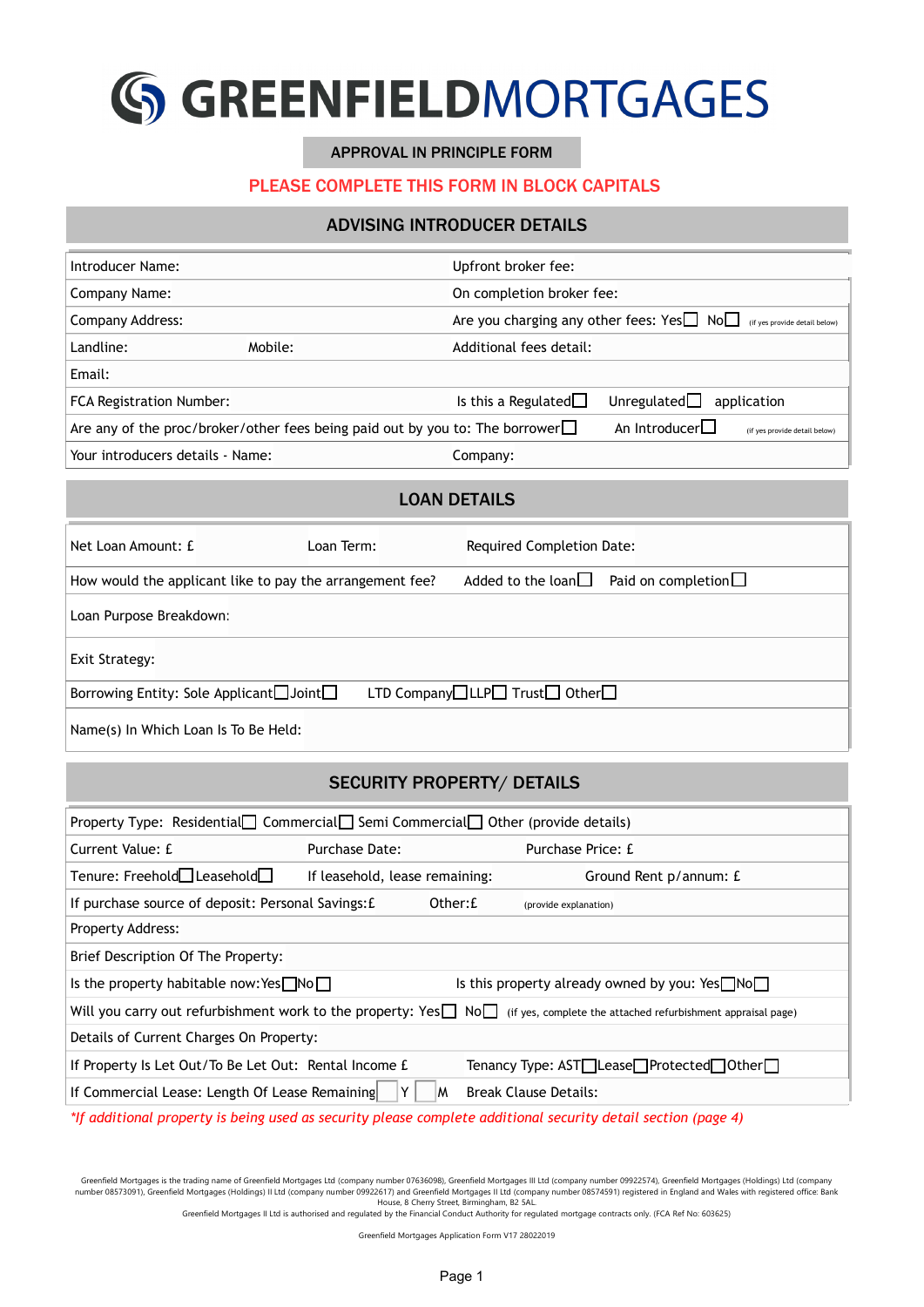# PERSONAL DETAILS

| <b>APPLICANT 1</b>                                  | <b>APPLICANT 2</b>                                  |  |
|-----------------------------------------------------|-----------------------------------------------------|--|
| Title: Mr□ Mrs□Ms□ Miss□ Other□                     | Title: Mr□ Mrs□Ms□ Miss□ Other□                     |  |
| First Name:                                         | First Name:                                         |  |
| Middles Name(s):                                    | Middles Name(s):                                    |  |
| Surname:                                            | Surname:                                            |  |
| Previous/Other Surname(s):                          | Previous/Other Surname(s):                          |  |
| Date Of Birth:                                      | Date Of Birth:                                      |  |
| Nationality:                                        | Nationality:                                        |  |
| National Insurance Number:                          | National Insurance Number:                          |  |
| Home Phone:                                         | Home Phone:                                         |  |
| Mobile Phone:                                       | Mobile Phone:                                       |  |
| Work Phone:                                         | Work Phone:                                         |  |
| Email:                                              | Email:                                              |  |
| Permanent Residential Address:                      | Permanent Residential Address:                      |  |
|                                                     |                                                     |  |
| Time at address:<br>Months<br>Years                 | Time at address:<br>Months<br>Years                 |  |
| Homeowner: Yes <sup>1</sup> No <sup>1</sup>         | Homeowner: Yes□ No□                                 |  |
| Mortgage Balance:<br>Property Value:                | Mortgage Balance:<br>Property Value:                |  |
| Previous Address: (if less than 3 years at current) | Previous Address: (if less than 3 years at current) |  |
| Time at address:<br>Months<br>Years                 | Time at address:<br>Months<br>Years                 |  |
|                                                     |                                                     |  |

#### **DISCLOSURE**

#### APPLICANT 1 APPLICANT 2

| Yes | No | <b>HAVE YOU EVER</b>                                                                                                                                                                                       | Yes | No |
|-----|----|------------------------------------------------------------------------------------------------------------------------------------------------------------------------------------------------------------|-----|----|
|     |    | Been bankrupt?                                                                                                                                                                                             |     |    |
|     |    | Made a composition with creditors (where they have accepted a proportion of a debt in full<br>settlement) including an Individual Voluntary Arrangement (IVA)?                                             |     |    |
|     |    | Had a property repossessed?                                                                                                                                                                                |     |    |
|     |    | Had a court order for debt registered against you?                                                                                                                                                         |     |    |
|     |    | Failed to keep up repayments on a mortgage, credit card or other financial arrangement?                                                                                                                    |     |    |
|     |    | Broken any credit agreements?                                                                                                                                                                              |     |    |
|     |    | Been associated with a business that has failed to keep up repayments on a mortgage, credit<br>card or other financial arrangement, been insolvent or had a court order for debt registered<br>against it? |     |    |

#### **IF YES TO ANY OF THE ABOVE PLEASE PROVIDE DETAILS**

Greenfield Mortgages is the trading name of Greenfield Mortgages Ltd (company number 07636098), Greenfield Mortgages III Ltd (company number 09922574), Greenfield Mortgages (Holdings) Ltd (company number 09922574), and the

Greenfield Mortgages Application Form V17 28022019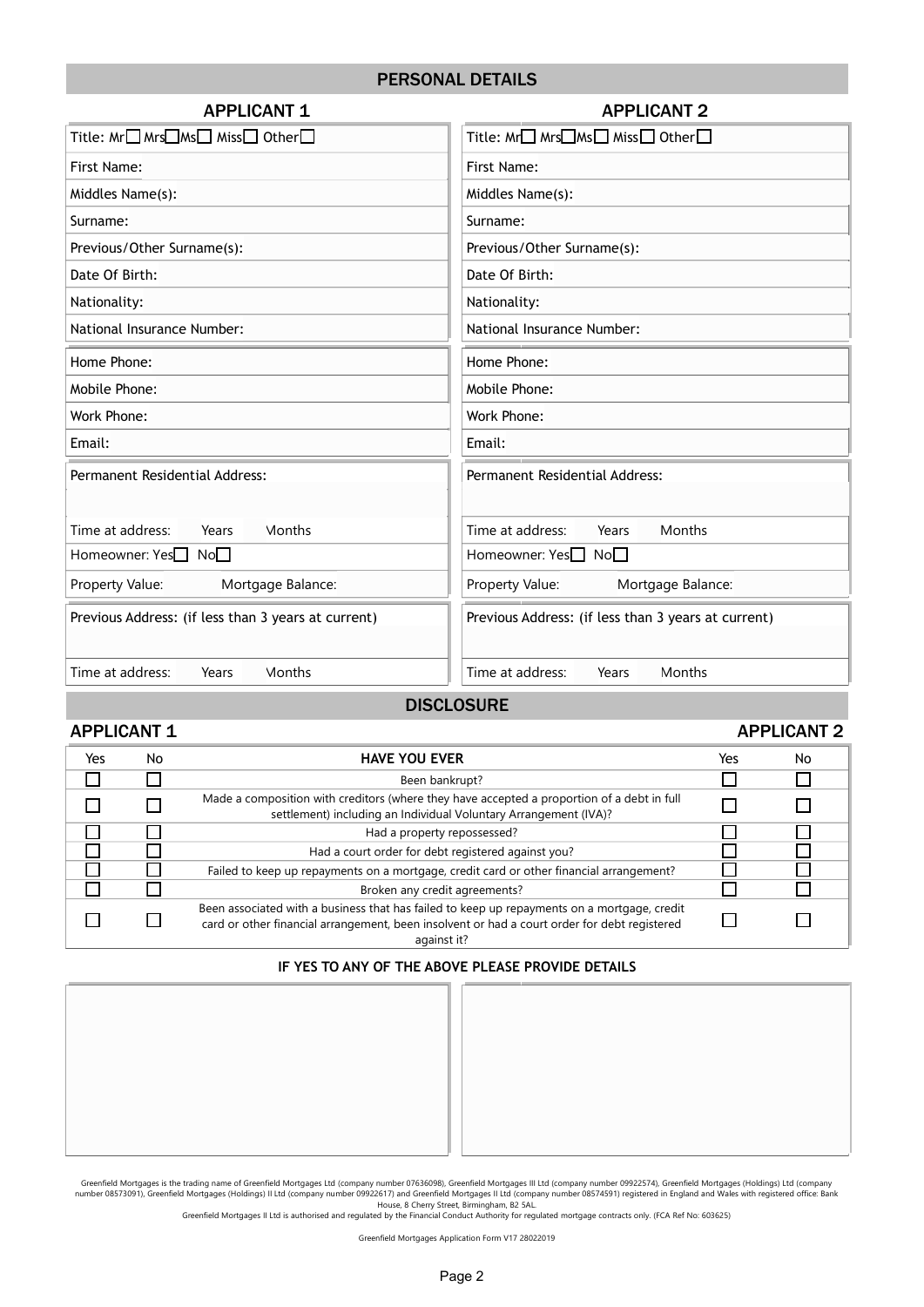# EMPLOYMENT DETAILS

| <b>APPLICANT 1</b>                                       | <b>APPLICANT 2</b>                                             |  |  |
|----------------------------------------------------------|----------------------------------------------------------------|--|--|
| <b>CAPACITY IN WHICH APPLYING</b>                        | <b>CAPACITY IN WHICH APPLYING</b>                              |  |  |
| Director $\square$<br>Sole Applicant $\Box$ Joint $\Box$ | Sole Applicant $\square$ Joint $\square$<br>Director $\square$ |  |  |
| Shareholder<br>% Shareholding                            | Shareholder<br>% Shareholding                                  |  |  |
| Power Of Attorney<br>% Shareholding                      | Power Of Attorney<br>% Shareholding                            |  |  |
| <b>EMPLOYMENT STATUS</b>                                 | <b>EMPLOYMENT STATUS</b>                                       |  |  |
| Director $\square$<br>$Emploved$ Self Employed           | Director $\square$<br>Employed $\Box$<br>Self Employed□        |  |  |
| Other $\Box$ (provide details)                           | Other $\Box$ (provide details)                                 |  |  |
| <b>Business Name:</b>                                    | <b>Business Name:</b>                                          |  |  |
| <b>Business Address:</b>                                 | <b>Business Address:</b>                                       |  |  |
| Job Title                                                | Job Title:                                                     |  |  |
| Time In Employment:                                      | Time In Employment:                                            |  |  |
| Net Income: £                                            | Net Income: £                                                  |  |  |
| Other Employment, please provide details:                | Other Employment, please provide details:                      |  |  |

# PROFESSIONAL ADVISERS

#### **SOLICITOR**

| Company Name:       | Solicitors Name:              |                |
|---------------------|-------------------------------|----------------|
| Company Address:    |                               |                |
| DX:                 | Number of principals at firm: | (minimum is 3) |
| Telephone Number/s: |                               |                |
|                     |                               |                |

Email Address:

# NETWORK/PACKAGER DETAILS

| NETWORK/CLUB DETAILS     | <b>PACKAGER DETAILS</b>  |
|--------------------------|--------------------------|
| Contact Name:            | <b>Contact Name:</b>     |
| Company Name:            | Company Name:            |
| Company Address:         | Company Address:         |
| Contact Number/s         | Contact Number/s         |
| FCA Registration number: | FCA Registration number: |

Greenfield Mortgages is the trading name of Greenfield Mortgages Ltd (company number 07636098), Greenfield Mortgages III Ltd (company number 09922574), Greenfield Mortgages (Holdings) Ltd (company number 09922574), Greenfi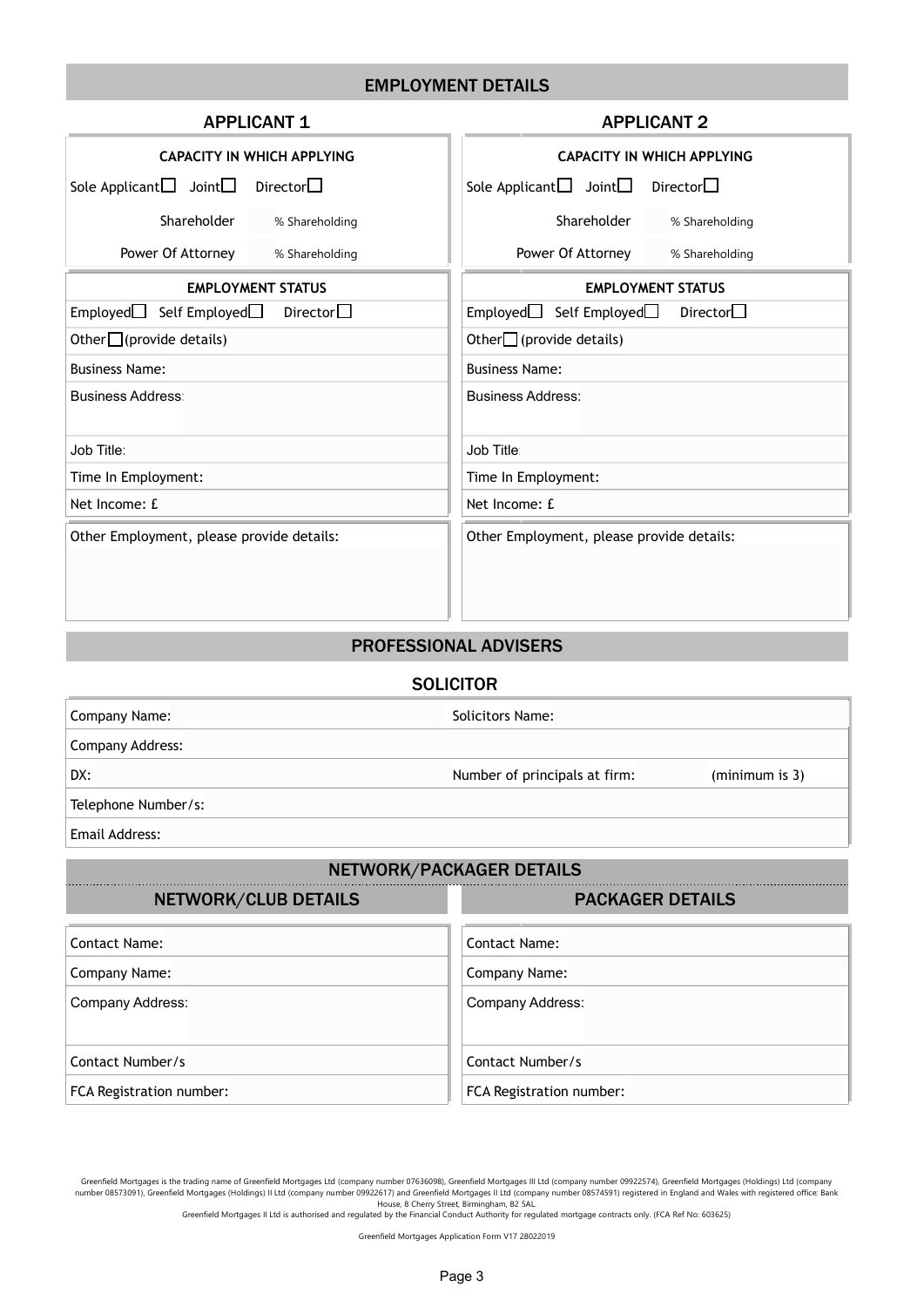| Full Property Address | Name Of Lender | <b>Estimated Value</b> | <b>Current Debt</b> | Monthly<br>Mortgage<br>Payment | Monthly Rental<br>Income |
|-----------------------|----------------|------------------------|---------------------|--------------------------------|--------------------------|
|                       |                | £                      | £                   | £                              | £                        |
|                       |                | £                      | £                   | £                              | £                        |
|                       |                | £                      | £                   | £                              | £                        |
|                       |                | £                      | £                   | £                              | £                        |
|                       |                | £                      | £                   | £                              | £                        |
|                       |                | £                      | £                   | £                              | £                        |
|                       |                | £                      | £                   | £                              | £                        |
|                       |                | £                      | £                   | £                              | £                        |
|                       |                | £                      | £                   | £                              | £                        |
|                       |                | £                      | £                   | £                              | £                        |

# Assets & Liabilities (please provide detail on all properties)

# ADDITIONAL SECURITY DETAILS (only to be filled in if additional security is being provided)

# ADDITIONAL SECURITY 1

| Property Type: Residential $\Box$ Commercial $\Box$ Semi Commercial $\Box$ Other (provide details) $\Box$ |                                |                                                           |  |
|-----------------------------------------------------------------------------------------------------------|--------------------------------|-----------------------------------------------------------|--|
| Current Value: £                                                                                          | Purchase Date:                 | Purchase Price: £                                         |  |
| Tenure: Freehold□Leasehold□                                                                               | If leasehold, lease remaining: | Ground Rent p/annum: £<br>vears                           |  |
| <b>Property Address:</b>                                                                                  |                                |                                                           |  |
| Brief Description Of Property:                                                                            |                                |                                                           |  |
| Is the property habitable now: Yes $\Box$ No $\Box$                                                       |                                | Is this property already owned by you: $Yes \Box No \Box$ |  |
| Mortgage Lender:                                                                                          | Mortgage Balance:              | Mortgage Payment:                                         |  |
| If Property Is Let Out/To Be Let Out: Rental Income: £                                                    |                                | Rent Type: Lease□ AST□ Protected□<br>Other $\Box$         |  |
| If Commercial Lease: Length Of Lease Remaining                                                            |                                | M Break Clause Details:                                   |  |

# ADDITIONAL SECURITY 2

| Property Type: Residential $\Box$ Commercial Semi Commercial $\Box$ Other (provide details) $\Box$ |                                |                                                                 |  |
|----------------------------------------------------------------------------------------------------|--------------------------------|-----------------------------------------------------------------|--|
| Current Value: £                                                                                   | Purchase Date:                 | Purchase Price: £                                               |  |
| Tenure: Freehold□Leasehold□                                                                        | If leasehold, lease remaining: | Ground Rent p/annum: £<br>vears                                 |  |
| <b>Property Address:</b>                                                                           |                                |                                                                 |  |
| Brief Description Of Property:                                                                     |                                |                                                                 |  |
| Is the property habitable now: Yes $\Box$ No $\Box$                                                |                                | Is this property already owned by you: $Yes \Box No \Box$       |  |
| Mortgage Lender:                                                                                   | Mortgage Balance:              | Mortgage Payment:                                               |  |
| If Property Is Let Out/To Be Let Out: Rental Income: £                                             |                                | Rent Type: Lease $\Box$ AST $\Box$ Protected $\Box$<br>Otherl I |  |
| If Commercial Lease: Length Of Lease Remaining<br><b>Break Clause Details:</b><br>M                |                                |                                                                 |  |

Greenfield Mortgages is the trading name of Greenfield Mortgages Ltd (company number 07636098), Greenfield Mortgages III Ltd (company number 09922574), Greenfield Mortgages (Holdings) Ltd (company number 09574591) register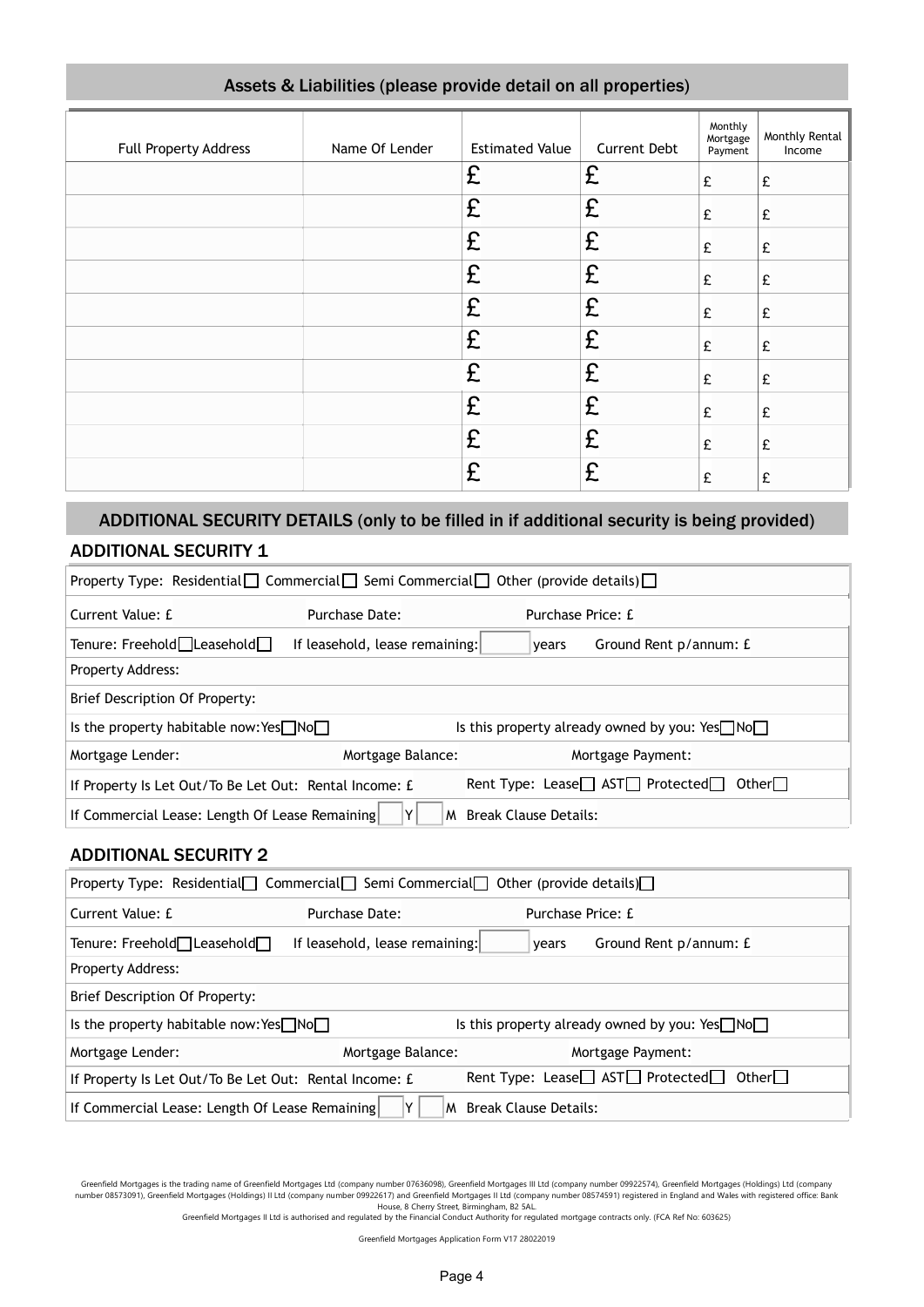# DECLARATIONS – DATA PROTECTION ACT & RESIDENTIAL USE

# RESIDENTIAL USE DECLARATION

| 1. Will you or an immediate member of your family (Immediate member of your family means anyone who is a spouse, unmarried partner, parent,<br>sibling, child or grandchild) occupy or intend to occupy 40% or more of the property (buildings and land) over which Greenfield Mortgages will have                                                                                                                                                               |
|------------------------------------------------------------------------------------------------------------------------------------------------------------------------------------------------------------------------------------------------------------------------------------------------------------------------------------------------------------------------------------------------------------------------------------------------------------------|
| a first charge? Yes<br><b>INol</b><br>2. Have you acquired or are you purchasing the property for business purposes with either the sole intention of letting it out under a rental<br>agreement to a non-connected person or to sell for profit? Yes<br>Nol                                                                                                                                                                                                     |
| 3. Do you own other rental properties? Yes<br>Nol<br>4. If you already own the property, have you or any of your family ever lived in the property? Yes<br>Nol                                                                                                                                                                                                                                                                                                   |
| 5. Have you inherited the property or otherwise been gifted it or acquired it from persons related or known to you? Yes<br>No<br>6. Tick this box if you consent to the use of your personal data by Us for marketing, surveys and research:                                                                                                                                                                                                                     |
| <b>PRIVACY NOTICE</b>                                                                                                                                                                                                                                                                                                                                                                                                                                            |
| Introduction                                                                                                                                                                                                                                                                                                                                                                                                                                                     |
| This Privacy Notice sets out how we'll use your personal data. Your personal data is data which by itself or with other data available to us can be<br>used to identify you. We use your personal data in accordance with Regulation (EU) 2016/679, the General Data Protection Regulation (GDPR).                                                                                                                                                               |
| The types of personal data we collect and use<br>Whether or not you become a customer, we'll use your personal data for the reasons set out below and if you become a customer we'll use it to<br>manage your loan.                                                                                                                                                                                                                                              |
| The sources of personal data collected indirectly are mentioned in this statement. The personal data we use may be about you may include:<br>Full name and personal details including contact information (e.g. home address and address history, email address, home and mobile telephone<br>numbers);                                                                                                                                                          |
| Date of birth and/or age (e.g. to make sure that you're eligible to apply);<br>Financial details (e.g. salary and details of other income, expenditure and details of accounts with other providers);<br>Information from credit reference or fraud prevention agencies, electoral roll, court records of debt judgements and bankruptcies and other publicly<br>available sources;                                                                              |
| Family, lifestyle or social circumstances (e.g. the number of dependants you have);<br>Employment details/employment status for credit and fraud prevention purposes; and                                                                                                                                                                                                                                                                                        |
| Personal data about other named applicants. You must have their authority to provide their personal data to us and share this Privacy Notice with<br>them beforehand together with details of what you've agreed on their behalf.                                                                                                                                                                                                                                |
| Providing your personal data<br>You must provide your personal data so we can process your application (unless you're a customer and we already hold your details).                                                                                                                                                                                                                                                                                              |
| Using your personal data: the legal basis and purposes<br>We'll process your personal data:                                                                                                                                                                                                                                                                                                                                                                      |
| As necessary to perform our contract with you for the relevant loan:<br>To take steps at your request prior to entering into it;                                                                                                                                                                                                                                                                                                                                 |
| To decide whether to enter into it;                                                                                                                                                                                                                                                                                                                                                                                                                              |
| To manage and perform that contract;<br>To update our records; and                                                                                                                                                                                                                                                                                                                                                                                               |
| To trace your whereabouts in order to contact you about your loan and recovering debt.<br>As necessary for our own legitimate interests or those of other persons and organisations, e.g.:<br>For good governance, accounting, and managing and auditing our business operations;                                                                                                                                                                                |
| To search at credit reference agencies (CRA's) at your home address;<br>To monitor emails, calls, other communications, and activities on your account;                                                                                                                                                                                                                                                                                                          |
| To send you marketing communications<br>As necessary to comply with a legal obligation, e.g.:                                                                                                                                                                                                                                                                                                                                                                    |
| When you exercise your rights under data protection law and make requests;                                                                                                                                                                                                                                                                                                                                                                                       |
| For compliance with legal and regulatory requirements;<br>For establishment and defence of legal rights; and                                                                                                                                                                                                                                                                                                                                                     |
| For activities relating to the prevention, detection and investigation of crime;<br>To verify your identity, make credit, fraud prevention and anti-money laundering checks;                                                                                                                                                                                                                                                                                     |
| Based on your consent, e.g.:<br>When you request us to disclose your personal data to other people;                                                                                                                                                                                                                                                                                                                                                              |
| To send you marketing communications where we've asked for your consent to do so.<br>You're free at any time to change your mind and withdraw your consent. The consequence might be that we can't do certain things for you.                                                                                                                                                                                                                                    |
| Sharing of your personal data<br>Subject to applicable data protection law we may share your personal data with:;<br>Companies and other persons providing services to us;                                                                                                                                                                                                                                                                                       |
| Our legal and other professional advisors;<br>Fraud prevention agencies, CRA's, and debt collection agencies when we open your loan account and periodically during your loan;<br>Government bodies and agencies in the UK and overseas (e.g. HMRC and with regulators e.g., the Financial Conduct Authority, the Information                                                                                                                                    |
| Commissioner's Office);<br>Courts, to comply with legal requirements, and for the administration of justice;                                                                                                                                                                                                                                                                                                                                                     |
| In an emergency or to otherwise protect your vital interests;<br>To protect the security or integrity of our business operations;<br>To other parties connected with your loan e.g. guarantors and other people named on the application including joint loan holders who will see your                                                                                                                                                                          |
| transactions;<br>When we restructure or sell our business or its assets or have a merger or re-organisation; and<br>Anyone else where we have your consent or as required by law.                                                                                                                                                                                                                                                                                |
| Identity verification and fraud prevention checks                                                                                                                                                                                                                                                                                                                                                                                                                |
| The personal data we've collected from you at application or at any stage will be shared with fraud prevention agencies who will use it to prevent<br>fraud and money-laundering and to verify your identity. If fraud is detected, you could be refused certain services, finance or employment in future.<br>We may also search and use our internal records for these purposes.                                                                               |
| Greenfield Mortgages is the trading name of Greenfield Mortgages Ltd (company number 07636098), Greenfield Mortgages III Ltd (company number 09922574), Greenfield Mortgages<br>(Holdings) Ltd (company number 08573091), Greenfield Mortgages (Holdings) II Ltd (company number 09922617) and Greenfield Mortgages II Ltd (company number 08574591) registered<br>in England and Wales with registered office: Bank House, 8 Cherry Street, Birmingham, B2 5AL. |

Greenfield Mortgages II Ltd is authorised and regulated by the Financial Conduct Authority for regulated mortgage contracts only. (FCA Ref No: 603625)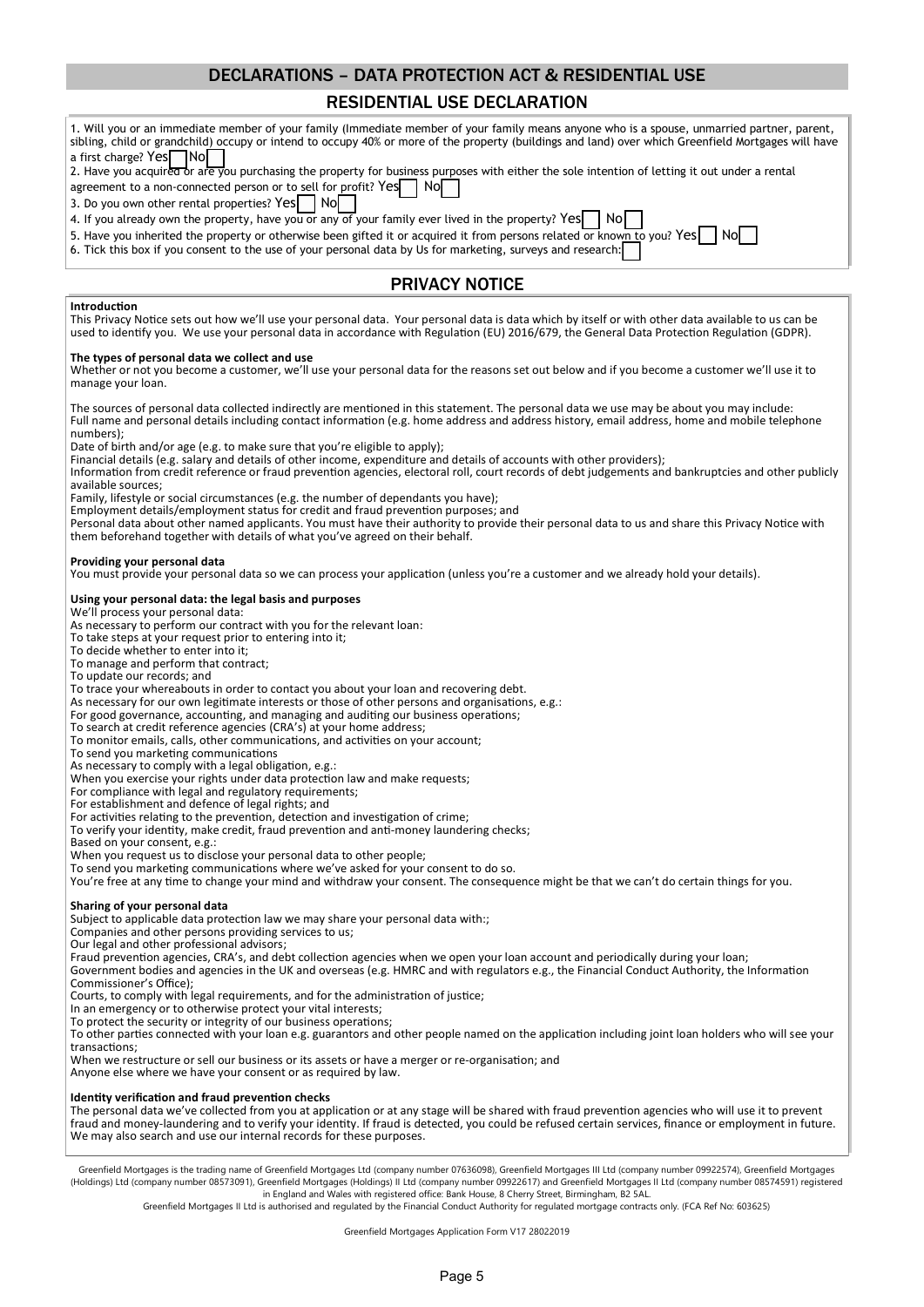#### PRIVACY NOTICE (CONTINUED)

#### **Credit reference checks**

In order to process your applicaton, we'll perform credit and identty checks on you at your home address with one or more credit reference agencies (CRA's). To do this we'll supply your personal data to the CRA's and they'll give us information about you. When we carry out a search at the CRA's they'll place a "footprint" on your credit fle. A credit search will be undertaken where you've agreed/requested Us to proceed with your applicaton for credit and this will leave a footprint. This footprint will be viewable by other lenders and may afect your ability to get credit elsewhere. We may also continue to exchange information about you with CRA's while you have a relationship with us. The CRA's may in turn share your personal information with other organisations. Details about your application (whether or not it's successful) will be recorded and we may give details of your loans and how you manage them to CRA's. If you do not repay any debt in full or on tme, they'll record the outstanding debt and supply this informaton to others performing similar checks, to trace your whereabouts and to recover debts that you owe. Records remain on fle for 6 years afer they are closed, whether setled by you or defaulted. A fnancial associaton link between joint applicants will be created at the CRA's. This will link your fnancial records and be taken into account in all future applicatons by either or both of you until either of you apply for a notice of disassociation with the CRA's.

The identities of the CRA's, and the ways in which they use and share personal information is explained in more detail in the 'Using My Personal Data' booklet, or via the Credit Reference Agency Informaton Notce (CRAIN) document which can be accessed via any of the following links: experian.co.uk/crain equifax.co.uk/crain

callcredit.co.uk/crain

Criteria used to determine retenton periods (whether or not you become a customer)

The following criteria are used to determine data retenton periods for your personal data:

Retenton in case of queries. We'll retain your personal data as long as necessary to deal with your queries (e.g. if your applicaton is unsuccessful);

Retention in case of claims. We'll retain your personal data for as long as you might legally bring claims against us; and Retenton in accordance with legal and regulatory requirements. We'll retain your personal data afer your loan account has been closed or has otherwise come to an end based on our legal and regulatory requirements.

Your rights under applicable data protection law

Your rights are as follows:

The right to be informed about our processing of your personal data;

The right to have your personal data corrected if it's inaccurate and to have incomplete personal data completed;

The right to object to processing of your personal data;

The right to restrict processing of your personal data;

- The right to have your personal data erased (the "right to be forgotten");
- The right to request access to your personal data and information about how we process it;
- The right to move, copy or transfer your personal data ("data portability"); and

#### Contact

If you have question, want to exercise your rights or make a complaint, please contact us on 0121 233 1188.

You can also make a complaint to the Information Commissioner's Office, Wycliffe House, Water Lane, Wilmslow, Cheshire SK9 SAF, telephone 0303 123 1113, www.ico.org.uk

Agreement

I agree to the terms of this Privacy Notice and acknowledge that as part of my loan application the lender may undertake searches of my records with Credit Reference Agencies and Fraud Preventon Agencies and that informaton regarding my loan account including positve, delinquent and default data will be reported to those agencies and may be accessed by other organisatons which search my records.

#### PROPERTY VALUATION STATEMENT

We may record details of the property and the purchase price (if applicable) on a database which will be used by us and other organisations to value properties, as well as for administration, research and statistical purposes.

We will make a valuation appraisal of the property. The making of an advance implies no representation or warranty as to the condition or value of the property.

#### **SIGNATURES**

I/We, the undersigned, declare that the replies to the questions contained in this application are true and complete in every respect to the best of my/our knowledge and understand that they may form the basis of any contract between me/us and the company making the advance.

I/We have read and completed the residential use declaration and agreed with the data protection and property valuation statements above.

|       | <b>APPLICANT 1</b> | sign below by hand |       | <b>APPLICANT 2</b> |            |
|-------|--------------------|--------------------|-------|--------------------|------------|
|       |                    |                    |       |                    |            |
| Sign: |                    |                    | Sign: |                    |            |
| Date: |                    | (DD/MM/YY)         | Date: |                    | (DD/MM/YY) |
|       |                    |                    |       |                    |            |
|       |                    |                    |       |                    |            |

Print Name: Print Name:

Greenfield Mortgages is the trading name of Greenfield Mortgages Ltd (company number 07636098), Greenfield Mortgages III Ltd (company number 09922574), Greenfield Mortgages (Holdings) Ltd (company number 08573091), Greenfield Mortgages (Holdings) II Ltd (company number 09922617) and Greenfield Mortgages II Ltd (company number 08574591) registered in England and Wales with registered office: Bank House, 8 Cherry Street, Birmingham, B2 5AL.

Greenfield Mortgages II Ltd is authorised and regulated by the Financial Conduct Authority for regulated mortgage contracts only. (FCA Ref No: 603625)

Greenfield Mortgages Application Form V17 28022019